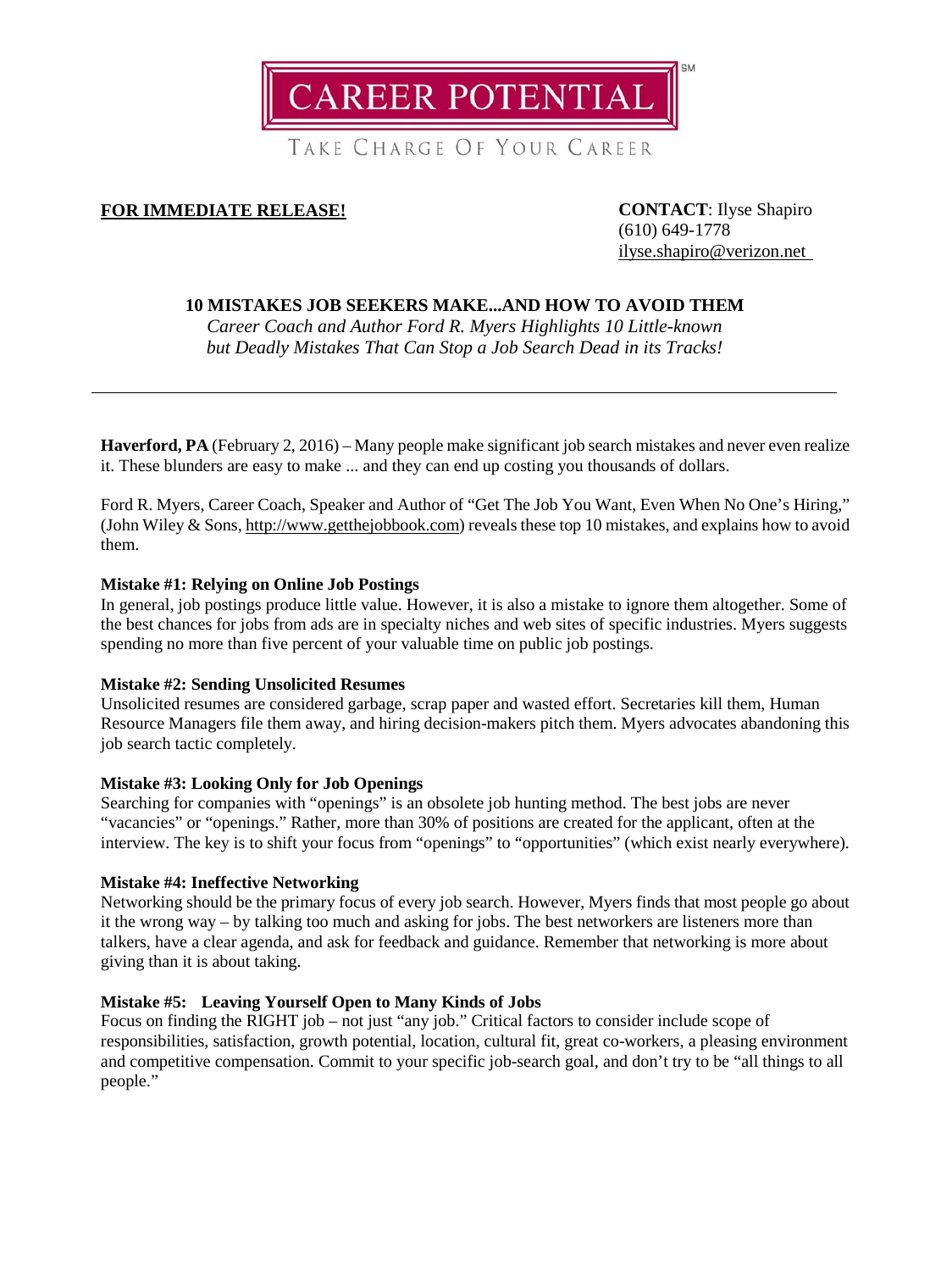## **Mistake #6: Being Unplanned in Your Search**

Myers suggests the following tips to conduct a proper job search: a well thought-out methodology, daily solitude and planning, space in the home dedicated to the search, and a system for accountability. Most of all, be 100% clear about your job search objective, and follow a structured plan to achieve it.

# **Mistake #7: Doing it Alone**

Career coaches are experts who provide objective guidance, help you "think outside the box," and provide a proven system for job search success. Many offer excellent advice on salary negotiation, often exceeding the job seeker's expectations. The job market is just too tough to think that you can achieve optimal results by yourself.

# **Mistake #8: Letting Others Control Your Job Search**

It is best to conduct your own research and target the right companies yourself. Remember: only you can "sell yourself" effectively and land a job. However, Myers suggests working with a small selection of professional recruiters – they can serve an important role in your search. But you'll need to maintain control over the whole process.

# **Mistake #9: Not Preparing Well Enough for Job Interviews**

All job interviews are comprised of five basic elements: articulating your value, conveying your knowledge of the company, asking intelligent questions, negotiating compensation, and following-up. Each of these disciplines has to be practiced in advance so you can "ace" the job interview. "Winging it" just won't do!

# **Mistake #10: Not Knowing Your Market Value**

You must research and assess your value in the marketplace before you attend a single interview. Never disclose your salary history or requirements; always get the employer to name the salary or range first. The time to talk money is when the employer has made it clear that you are their top candidate, and as they extend an offer.

"It is very easy for even the savviest of job seekers to make these mistakes. By learning how to navigate these potential pitfalls from the outset, your job search will be more productive and yield more positive results," adds Myers.

# **For more information and other useful tips for achieving career success, visit**

[http://www.getthejobbook.com.](http://www.getthejobbook.com/)

#### ########

**Copyright © 2016, Career Potential, LLC. All Rights Reserved. Permission to Reprint:** This article may be reprinted, provided it includes the following attribution: Reprinted by permission of Ford R. Myers, a nationally-known Career Coach and author of "Get The Job You Want, Even When No One's Hiring." Download your free bonuses now at [http://www.careerbookbonuses.com.](http://www.careerbookbonuses.com/)

#### ########

**CONTACT**: Ilyse Shapiro, [ilyse.shapiro@verizon.net,](mailto:ilyse.shapiro@verizon.net) (610) 642-7427 (PA); or Ford R. Myers, [contact@careerpotential.com;](mailto:contact@careerpotential.com) (610) 649-1778 (PA), o[r http://www.careerpotential.com.](http://www.careerpotential.com/)